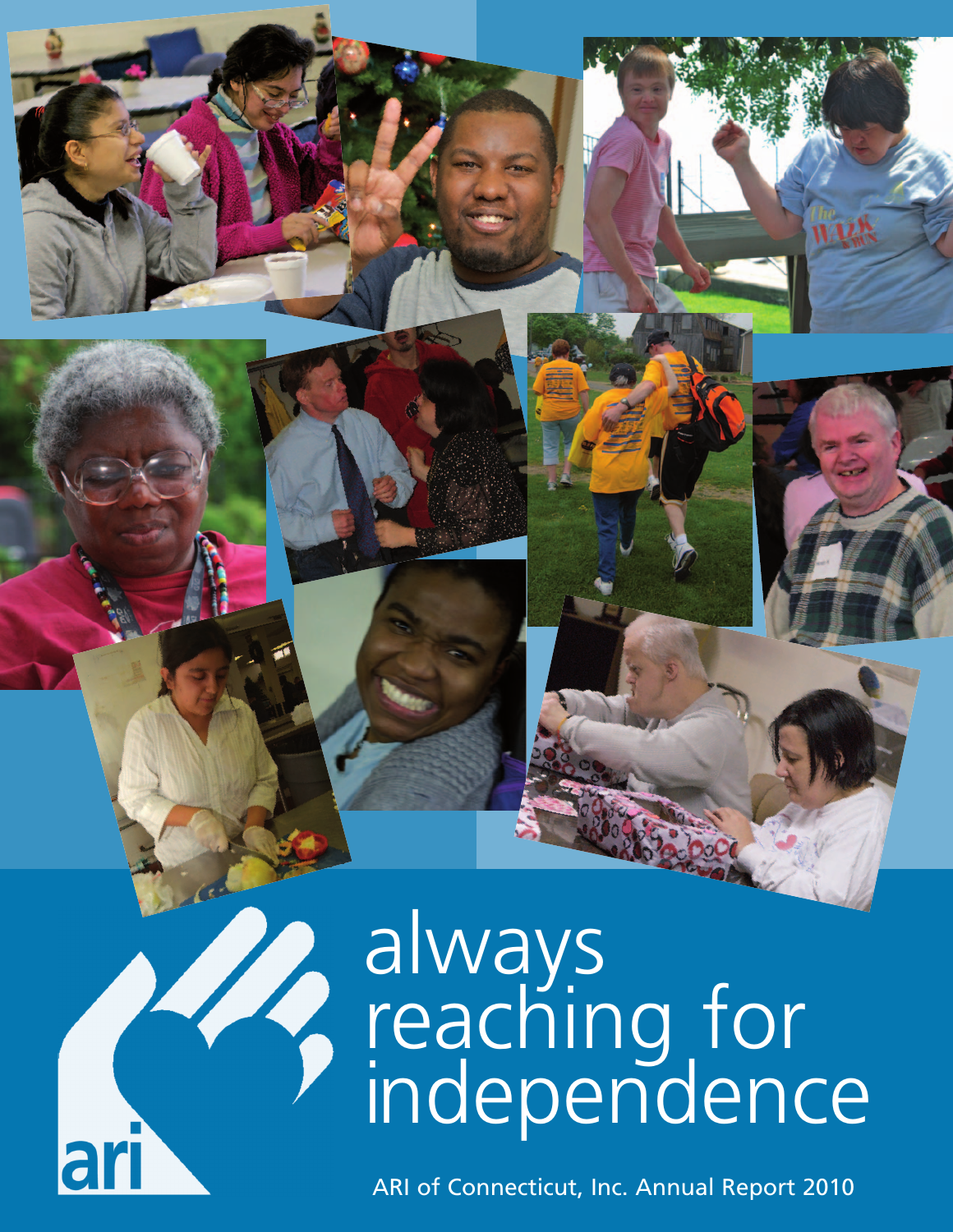

It gives me great pleasure to present our Annual Report for fiscal year 2010. The recovery in the nations's economy has been slow for the non-profit sector, but we continue to be optimistic as we approach our new fiscal year.

I am proud to report that we began the renovation of the Richmond Hill facility where our Day Services programs take place. We are upgrading the building to a fully-accessible and inspiring facility. We have added group home capacity and day program opportunities that give us the ability to attract more funding streams from the Department of Developmental Services. With the implementation of the attendance-based funding plan, the challenges to overcome service delivery has not been easy. However, level and reduced funding has made us an agency of efficiencies and effectiveness.

Inadequate funding is our fiscal reality. We must continue to meet the expectations of our clients, families and partners with fewer resources. We continue to strive to do more with less. Health care, energy, and insurance costs continue to grow and exceed our cost-of-living increases.

Thus, fundraising has taken on a vital role at ARI and, thankfully, we have seen an increase in the last fiscal year. This is a testament to the commitment of our donors, volunteers and local community. Without their support we would be in an even more precarious financial situation.

We have enjoyed many "mission moments" during the year in which clients achieved their goals and aspirations with the help and guidance of our supportive, dedicated and caring staff. We are proposing new strategies that ensure excellence in our programming and service provision models.

On behalf of our staff, board, volunteers, and the community – and most importantly our clients – I want to commend you for your continued support. Together we continue to make the lives of people with disabilities better each and every day.

– Matthew P. Reyher

## ari president/ceo board of directors

Celebrating "mission moments" and building a path for the future go hand-in-hand with being the Board Chair. There have been many "moments" that have given me that special "feel-good" feeling, even though so much of my time was spent fundraising and formulating and implementing long- and short-term goals.

The fourth Walk for Independence was such a "moment." Raising over \$100,000 in four short years is a true accomplishment, but seeing the look on the clients' faces added so much more to the experience. Our clients had fun, enjoyed a day in the park, and proudly carried signs in support of their homes and friends.

This past year, the Board tried a different kind of event – our first Comedy Night. With the hard work of the committee and staff, it became one of the agency's most important fundraisers overnight. We found a *fun* way to raise money while making a significant impact on the quality of lives of our clients and the programming they can continue to receive.

The beginning of the renovation of our Richmond Hill facility is another significant and very special accomplishment. Just as the founders of ARI must have felt when they purchased the Richmond Hill building many years ago, we are proud of the positive impact that a state-of-the-art, accessible facility will have for many years to come.

Last year, I presented a plan to establish the ARI Endowment Fund to our Board of Directors. After months of discussion, presentations, and agency-wide meetings, the program was adopted. As the Endowment is funded, the financial security of the agency will become more secure. I believe strongly in its potential, and look forward to watching it and the agency grow.

I've experienced many notable "mission moments" as Board Chair. These moments *and* challenges inspired me to dedicate myself to ARI and to take on the extra work and responsibilities. Be it watching our clients at a dance, or hearing them describe the satisfaction they get from a day's work, it is easy to experience "ah ha" moments that stay with you for years to come. As we close out a very successful year, I'm sure that those who follow will experience their share of special moments.

– Allan Sussman

#### ARI OF CONNECTICUT, INC BOARD OF DIRECTORS OFFICERS

Allan Sussman, *Chairperson* Christopher M. Foxall, *Chairperson-Elect* Gail Malloy, *Vice Chairperson* Kamalesh Banerjee, PhD, *Treasurer* John Downing, *Secretary*

#### BOARD OF DIRECTORS

Donald Axleroad; Bonnie Kim Campbell; Lee Combrinck-Graham, MD; Ginny Fox; Vernetta Gallop, MD; Amy Grabowski; Candy Knott; Peter J. LaForte, CPA; Clare E. Liberis; Dara L. Rosenbaum; John D. Russo; Neftali Soto; Marcia Bresslour Staines; Matthew W. Tackman; Carmine J. Vaccaro; Scott M. Wich, Esq.

#### BOARD OF DIRECTORS EMERITI

Barbara Aronica-Buck; Peter A. Buck; Henry Brenner, PhD; Arlene O. DuBiago; Edward Granelli; Sari Jaffe, Esq.; Louis Lotstein\*; Paul G. Macari; Thelma V. Martin\*; Philip Molstre; Dennis Murphy\*; Mario Musilli, Esq.; Frank D. Rich, III; Richard W. Saunders; Richard E. Taber; Francis White\* *\*deceased*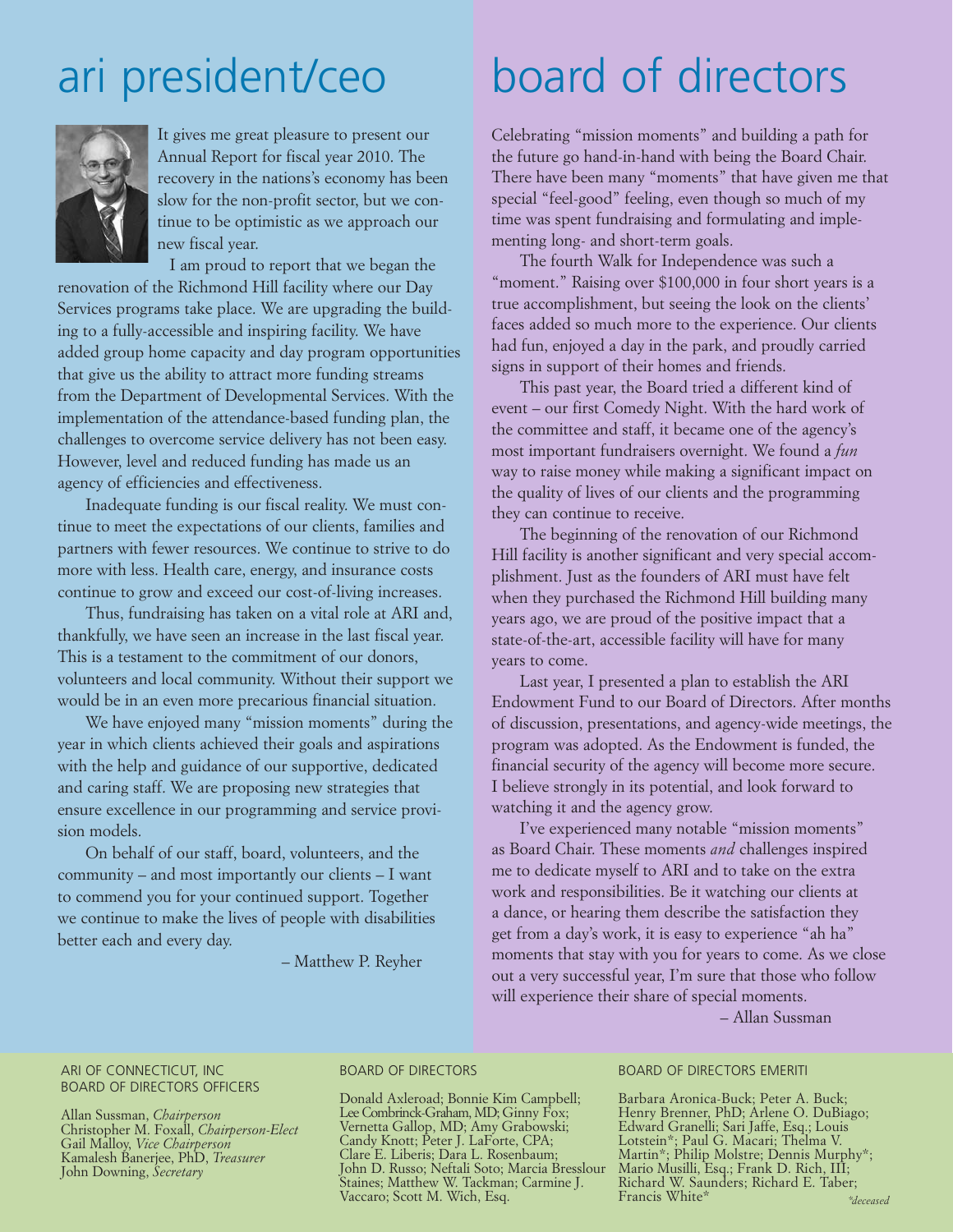### human resources

We are fortunate to have an extraordinary staff at ARI and we are privileged to honor so many for their longevity and special talents. This year's HR Staff Awards are presented to:

### **30 Years of Employment**

Gloria Clark

### **15 Years of Employment**

Elizabeth King; Theresa Brown

### **10 Years of Employment**

Yvette Banks; Joy Henry; Carlette Brisseaux

### **5 Years of Employment**

John Gorcynski; Simone Desvarenes; Bryant Roberts; Vickie Manuel; Judith Alphonse; Robin White-Dimmock; Arleana Adams; Gerard Gasparino; Valerie Ennis; Gloria Jackson; Jolene Kalinowski

**Rookie of the Year** – Hector Torres, Skills Instructor

**Heart of the Agency** – Max Brisseaux, Residential Counselor

**Always Reaching for Independence** – Laura Floyd, Skills Instructor

**Team Award** – Sunrise Cottage (Virginia Foldoe, Kouassi Kouakou, Ann Rabuse, John Conrad, Caston Lowe, Marie Sistrunk, Wendy Aldershof, Christina Gallegos)

After an overwhelming number of nominations for HR Staff Awards – and because of these trying and difficult times – the Human Resource Department is sharing some of the inspiring comments made by staff about their fellow nominees. These are just some excerpts from the nominations – and we believe they could apply to everyone here at ARI!

" . . . displays a quiet confidence in all situations . . . has the needs, desires and wants of the clients foremost in his mind. Is definitely mission-driven – everything that he does is to make the lives of the clients better. Is always positive and upbeat both to the clients and his coworkers. Willingly accepts any and all challenges with a positive and proactive outlook."

" . . . the evidence of team work is glowing . . . One mother, at a house meeting, said that she is at rest knowing the manager and staff are devoted to taking care of her daughter."

" . . . staff members, individually and collectively, were willing to learn new teaching strategies and were patient in the development and implementation of new programs and services. They have also worked tirelessly with the other residents in accepting and understanding the new client and the purpose of the home and ARI's mission."

" . . . over the past year staff have gone the extra mile to assist residents toward independence in all areas of their lives – from joining a local bowling league with them, going on road trips to check out truck dealerships, petting kittens at a shelter, hiking, cooking a Passover dinner and starting a kitchen garden. Staff took it upon themselves to find the time and resources to make it happen. They are invested in the residents and in making their lives as full and independent as possible."

## quality assurance

Satisfaction surveys of clients and their employers remain positive, signifying that quality services continue to be the focus of ARI. Throughout the year, various agency reviews are completed and scrutinized regarding the appropriateness and effectiveness of our programs, goals and objectives.

Group Home Family Meetings have begun in addition to quarterly ARI family meetings to increase involvement. Input from all stakeholders, as well as analysis of the Risk Management, Public Relations, Marketing, Performance Improvement, Outcomes Measurement and Accessibility plans, are monitored throughout the year and used to guide the direction of ARI.

Dr. Bob DiDomenico is spearheading the International Conference for Siblings of Children and Adults with

Disabilities, which will be held at the Hyatt Regency Hotel in Greenwich, CT on August 7 and 8. ARI, The Kennedy Center, Inc., and the Siblings Leadership Network have been working diligently together on this unique and historic event in our community. People from all over the U.S., Australia, London and Japan will be attending this event for individuals and professionals. Headliners include Chris Burke, a well-known actor with Down syndrome, Larry Oliveri, a 17-year-old singer who has autism, and Allison Becker, a deaf contestant on last year's "So You Think You Can Dance." The conference details can be viewed at **www.siblingconference.org**.

Grant proposals have been submitted to various Federal, State, and other organizations to work with various populations related to our mission. This includes working with homeless disabled veterans, seniors, and families with people with disabilities.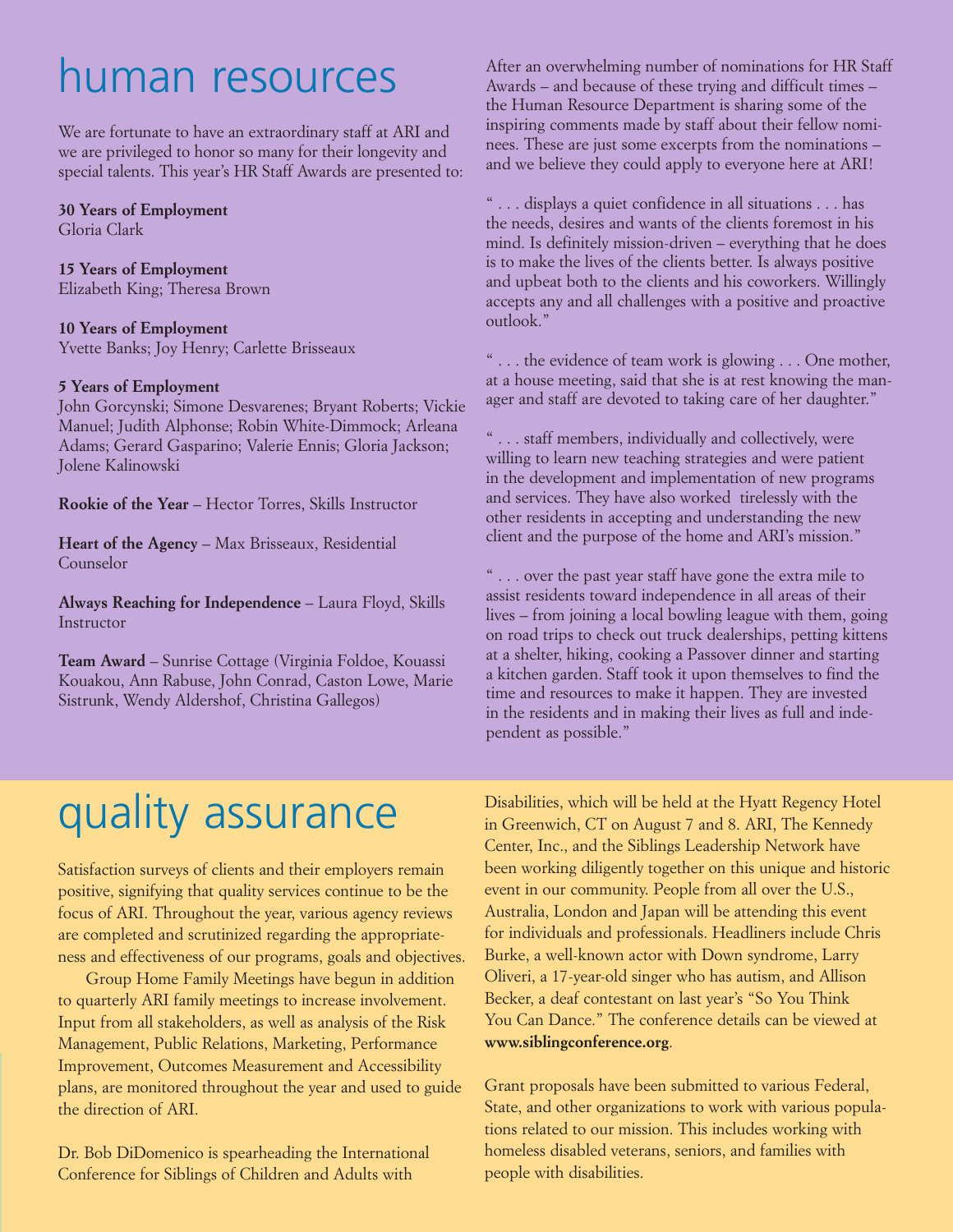### day services residential



### **Success!**

#### **"I can do it on my own!"**

Nefi has long been a part of the ARI family. In 2005, he started a job at Stop & Shop. For the last 4 years Nefi relied on staff members to transport him to and from his job. This past year Nefi focused on becoming more inde-

pendent and learned how to take public transportation. Today, Nefi gets his weekly schedule from his employer and is able to get back and forth to work all on his own.

### **ARI's Day Programs**

ARI's Day Programs focus on employment and independent living skills. These basic skills influence one's selfsufficiency, self-esteem and quality of life. Over this past year we delivered skills training, career development and employment opportunities to 131 individuals.

The Community Employment program helps people work in competitive employment by finding and keeping jobs. Extensive training is provided on the job site. Long-term follow-up support helps individuals remain productive and employed. The ARI Work Crews – both landscaping and cleaning services – and our Production Center offer more supervised employment opportunities.

Our High School Transition program helps prepare young adults for adulthood. This past year we have focused on career exploration, getting around the community, healthy relationships, personal social skills, and independent living skills. This year all of the high school graduates with whom we are working have chosen to remain and receive adult services at ARI.

The Day Options program provides individuals with disabilities opportunities to develop and maintain functional skills in a variety of settings. The program is designed to maximize independent functioning by providing training in the areas of self-care, socialization, communication, physical and emotional maturation, cognitive, leisure, and pre-vocational skills. Services are provided to develop valued, non-work related adult roles in the community and are based on individual choice and preference.

This has been a year of growth and change for Residential Services. We regularly assess our services and how those services meet the needs of current and future residents.

Our group home in Ridgefield expanded from five to six residents. The sixth person came to us from one of our sister agencies in Fairfield County and was looking for a group home with a younger, more appropriate peer group. Since moving to Ridgefield, she has maintained her connections and continues to receive services in Fairfield – which contributed to a smooth transition. As we are approaching her one-year anniversary at Sunrise Cottage, we will help her become a member of the Ridgefield community by helping her obtain services in her new "hometown."

On July 1, 2009, we officially filled a vacancy at our Lotstein group home. A young woman who grew up in Stamford and was aging out of the school system, moved in – we had been providing services to her in a 'respite' status. As the youngest resident of the group home, she has contributed to the lively, upbeat atmosphere and views Lotstein as her home. Since moving in, she has expanded her verbal communication, increased the number of community outings that she enjoys, and has begun attending ARI's Day Program on a regular basis.

Through our Individualized Home Supports (apartment) program, we serve a number of individuals who, although they do not live in traditional group homes, require twenty-four hour staff supports. This past year, we combined two of these programs by renting a twofamily house and having the women share staff and activities. This has resulted in a very lively and diverse group of ladies coming together, forming friendships and relationships that they may not have had in the traditional IHS setting.

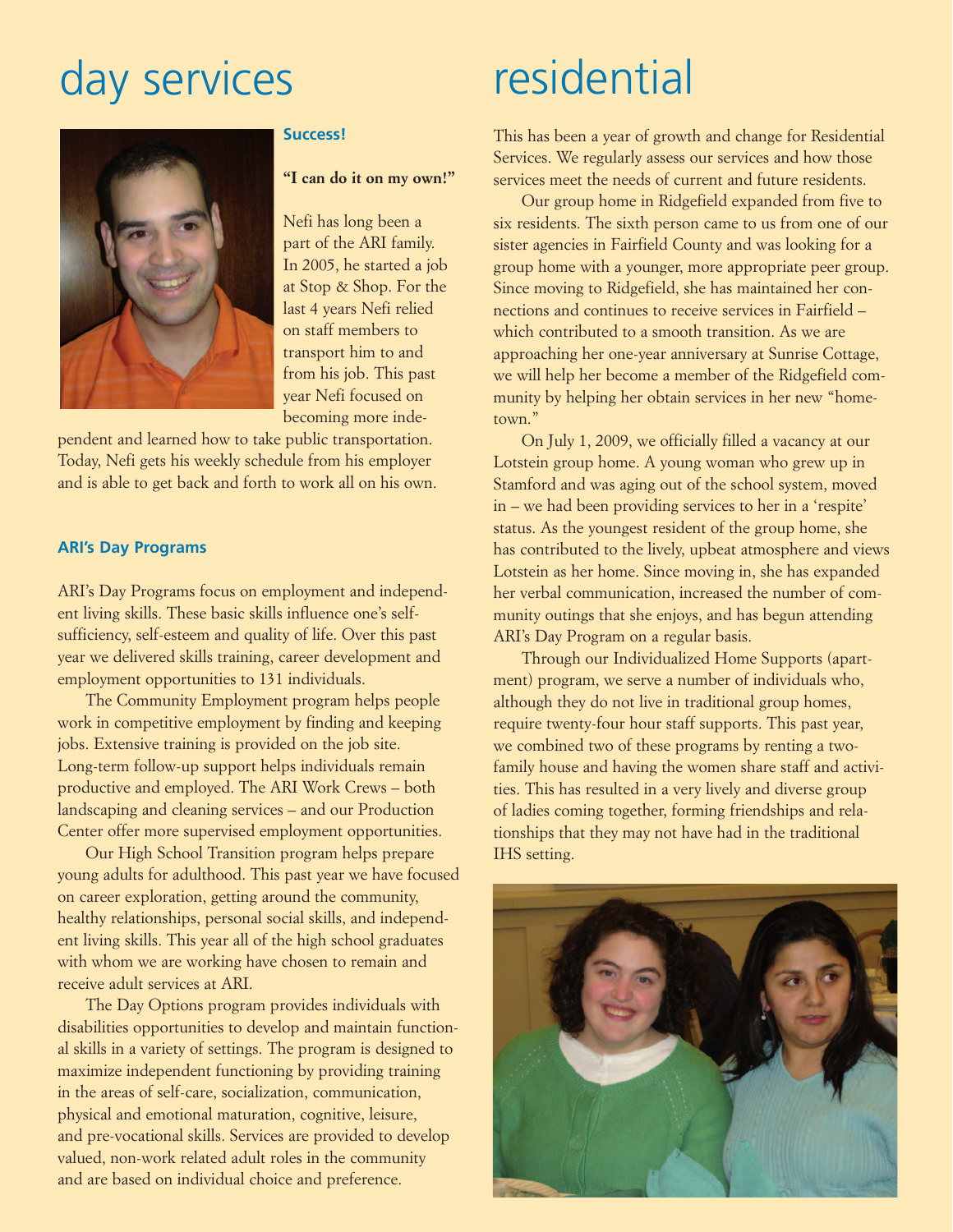donors and supporters. We have been working hard to share the ARI story throughout the community by attending functions and speaking to businesses and volunteer/nonprofit groups. Here's a snapshot of the year:

• The 2009 Annual Lotstein/Martin Golf Tournament was held on June 25 and was a huge success. The 15th Annual Tournament will be held on the afternoon of August 19, 2010, followed by a lobster dinner celebration. For those interested in playing or sponsoring, please call 203 324-9258 ext. 3023.

• Our first ARI Comedy Night took place in October and instantly became a succcessful fundraiser! Over 100 people enjoyed cocktails, dinner, a silent auction and three nationally-known comedians at the Hibernian Hall in Stamford. Come join us October 23, 2010 for another round of laughs and fun.

• The 2009–2010 Annual Appeal provided the opportunity to make an annual contribution, and so far, the numbers are matching last year's. (It is never too late to give!)

• Over 250 people, including 50 clients, walked in our 4th Annual Walk for Independence in May. Congressman Jim Himes, Mayor Michael Pavia, and State Representative Gerry Fox joined us for the opening ceremony. We collected more pledges and support than previous Walks.

• In July 2009, over fifty volunteers from GE Asset Management cleaned and painted the six bedrooms at our Lotstein home. In April 2010, Rebuilding Together Fairfield County coordinated over fifty volunteers from four different groups to paint the downstairs of the Richmond Hill facility. Included were volunteers from the Greenwich Jaycees, Pitney Bowes, the Convent of the Sacred Heart and the Association des Femmes en Action, Inc. Also in April, the Affinion Group (located in High Ridge Park in Stamford) brought over forty volunteers to paint the Minor Place facility via HomeFront, Inc.

• The ARI Artists' Initiative produced its third annual calendar with original artwork by thirteen artists.

• First County Bank provided ARI with a grant to cover the costs of emergency expenses incurred by the Individualized Home Supports program.

• The Fairfield County Community Foundation helped fund the ARI respite program which allows families the chance to take a break from their daily care-taking duties.

• The United Way awarded us a grant to provide services to an individual not currently receiving funding for residential supports through our IHS program.

• The development committee is cultivating the ARI Endowment and the Building Campaign to fund the ongoing renovation project at the Richmond Hill Facility.

### development recreation and Despite the economy, we've continued to welcome new  $\blacksquare$  volunteers

From vacations to sporting events, Special Olympics to art shows, over 75% of ARI clients participated in recreation events throughout the year.

Clients attended New York Mets and Bridgeport Bluefish baseball games,



Bridgeport Sound Tigers hockey games, and much more. Many participated in the weekly aqua-aerobics program and the Challenged People in Motion golf program at Sterling Farms Golf Course. Twenty clients participate weekly in the ARI Artists Initiative classes, producing artwork that was featured in the annual ARI calendar and art shows throughout the state.

Social gatherings continue to be a highlight. This year over 80 ARI clients attended the Halloween, Holiday, Valentine's and St. Patrick's Day parties at the Knights of Columbus. Over 30 clients attended the monthly Men's and Women's Nights Out where clients meet at local restaurants to share dinner and good times.

All of the recreation activities serve multiple purposes; clients have fun, socialize, develop friendships, and are physically active. Over the past year many relationships have been fostered through the program.

We wouldn't be able to offer so many programs without the support of our dedicated volunteers. On average, volunteers donated over 100 hours per month working with our clients. In addition to the many individuals who volunteer their time and talent, we are fortunate to have BuildOn, Community Volunteers in Action (CVIA), ARI Youth Corps, Affinion Group, GE Asset Management, Greenwich Jaycees, the Kiwanis Club of Stamford and other organizations helping us throughout the year.

Once again, Thomson Reuters sponsored three bowling parties. They generously provided lunch at the annual client's holiday party, where they were also treated to presents and cake donated by the Stamford Police Union.

ARI thanks all of our volunteers for making sure these vital programs can exist and for providing so much happiness to our clients.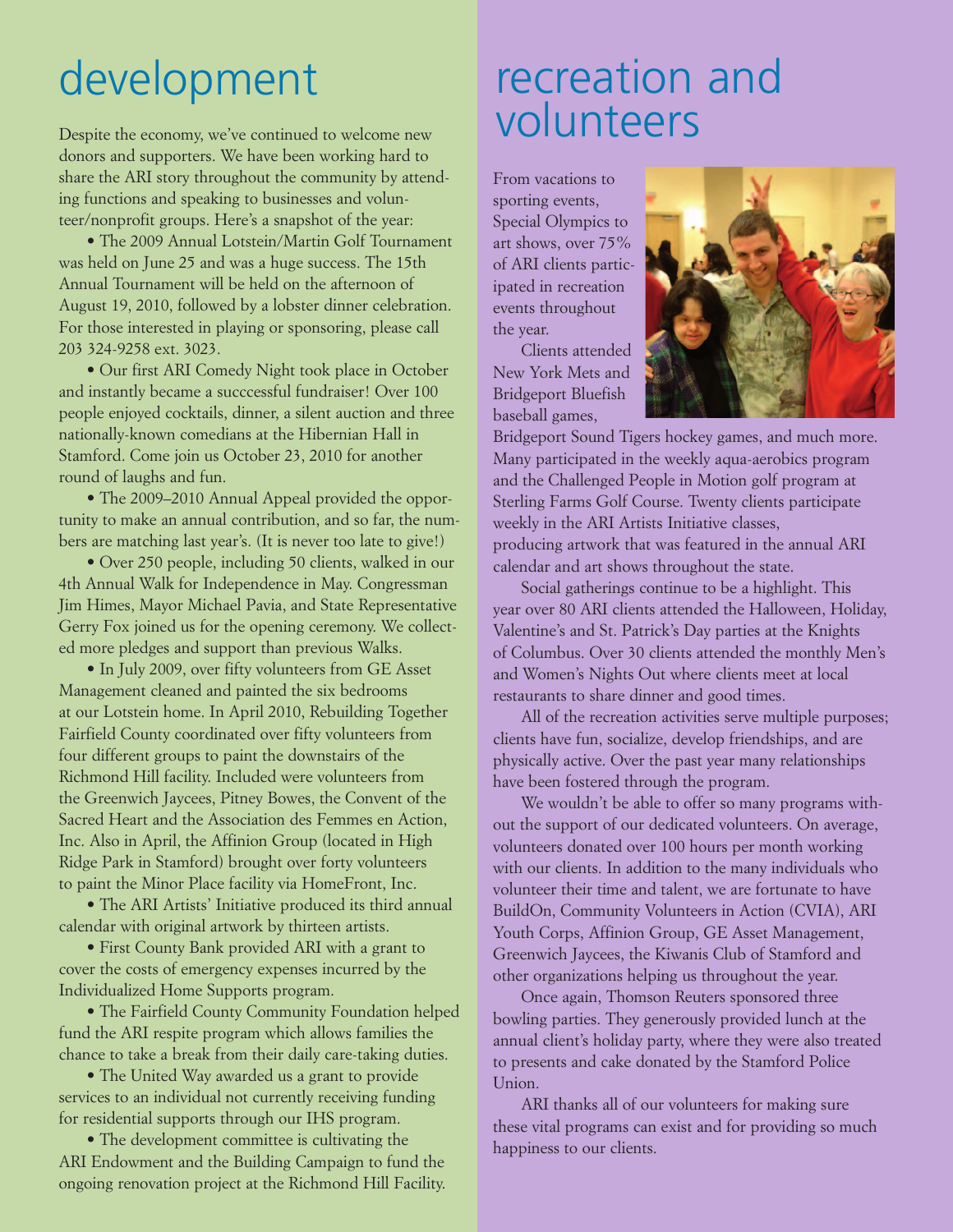## finance

The Accounting Department ensures that the agency's funds are being properly accounted for and used for the mission of ARI. It consists of five dedicated staff members who provide service in the following areas: Accounts Payable, Payroll and Benefits Administration, Internal Audits and Consumer Entitlements, Billing and Accounts Receivable, Bank Reconciliations, Financial Budgeting and Reporting, and Cash Management, and Investments.

We experienced a number of challenges this year, from a major computer crash to a change in the way we bill for services. Earlier this year, our computer system "crashed," but with the help of our IT Director and outside consultants we were able to get it up and running in a few days. We instituted new systems to ensure that should this happen again, we will be able to recover even faster.

The way we bill for our services in our day programs has been overhauled. The state has switched to attendancebased billing as opposed to billing for one twelfth of the annual amount per client each month. This has created additional reporting requirements to which we must adhere. To this end, the department has been performing internal audits on all billing that is sent to the state each month while ensuring that the proper backup is in place.

Lastly, we are happy to announce that our payroll administrator will reach her 30th year at ARI this year. Congratulations, Gloria!

| ARI Of Connecticut, Inc.<br>UNAUDITED FINANCIAL REPORT 2009 - 2010 |  |
|--------------------------------------------------------------------|--|
| \$6,297,340<br>\$199,623<br>\$92,780<br>\$10,000<br>\$120,257      |  |
| \$6,720,000                                                        |  |
| \$936,661<br>\$1,785,468<br>\$3,802,061<br>\$233,827               |  |
| \$6,758,017                                                        |  |
| $($ \$38,017)<br>\$176,855                                         |  |
|                                                                    |  |
| ( \$214, 872)                                                      |  |
| \$175,188                                                          |  |
| $($ \$39,684)                                                      |  |
|                                                                    |  |

The financial report presented is an unaudited report. The audit for the fiscal year 2010 will be completed by October 15, 2010.

## professional staff

Arleana Adams Wendy Aldershof Christine Alexander Judith Alphonse Magdelah Alphonse Lisa Anderson Carline Archer Renee Atkins Armando Azana Yvette Banks Clifford Beauleau Dekenya Bell Toneichia Bolden Beverly Bonfoey Kislene Bosse Carlette Brisseaux Max Brisseaux Theresa Brown Judith Bruen Deborah Cameron Darlene Caviness Daphne Charlow Gloria Clark Willie Clark John Conrad Mary Cook Thaddeus Cuffee Claudia Davis Andy Dayes Tammy DeLeo Simone Desvarenes Jheanell Dhamalie Robert DiDomenico Robin W. Dimmock Ahisha Douglas Felicia Drungo Sharil Dumas Marnie Dupree-Nelson Julia Edwards Valerie Ennis Veola Flemming-Kelly Laura Floyd Tiajuana Fogle Virginia Foldoe Micheline Gabriel Christina Gallegos Regina Garcia Gerard Gasparino John Gorcynski Beatrice Grabell Ebony Grant Vincent Grant Maxine Greenwood Guirlanda Guery Joy Henry Regina Holley Renita Holley Tracey Hudson-Harrison Taria Hunter Gloria Jackson Tionaya Jackson Solange Jacques Carey Jaffee Elaine James Sharon Jennings Rosie Jones Jolene Kalinowski Herbert Kasedde Elizabeth King Kouassi Kouakou Debbie Krasner Carl Lewis Marvin Lewis Caston Lowe Cynthia Lowe Carmen Madera Marjorie Mair-Riley Vickie Manual Carlton Martin Asiah Matthew Karen McIntosh Louise Medoit Maxine Mereigh Tanika Miller Yolanda Morales Sheldon Morrison Sherri Norwood Jacinth Nugent Audrey Owens Emily Piatak Nanotte Pierre Octavia Pollard Ann Rabuse Pauline Rafalko Wayne Reid Matthew Reyher Elsa Richardson Jacques Richeme James Roan Bryant Roberts Roberto Sanchez Marie Sistrunk Nicole Smart-Young Tammy Smith Tysha Smith Sherland St. John Lawrence Stoler Melody Thompson Hector Torres Tammy Upchurch Myia Walters Joann Weatherford Takara Whitley Sha'Kenya Whittaker MattWhyte Paulette Wilson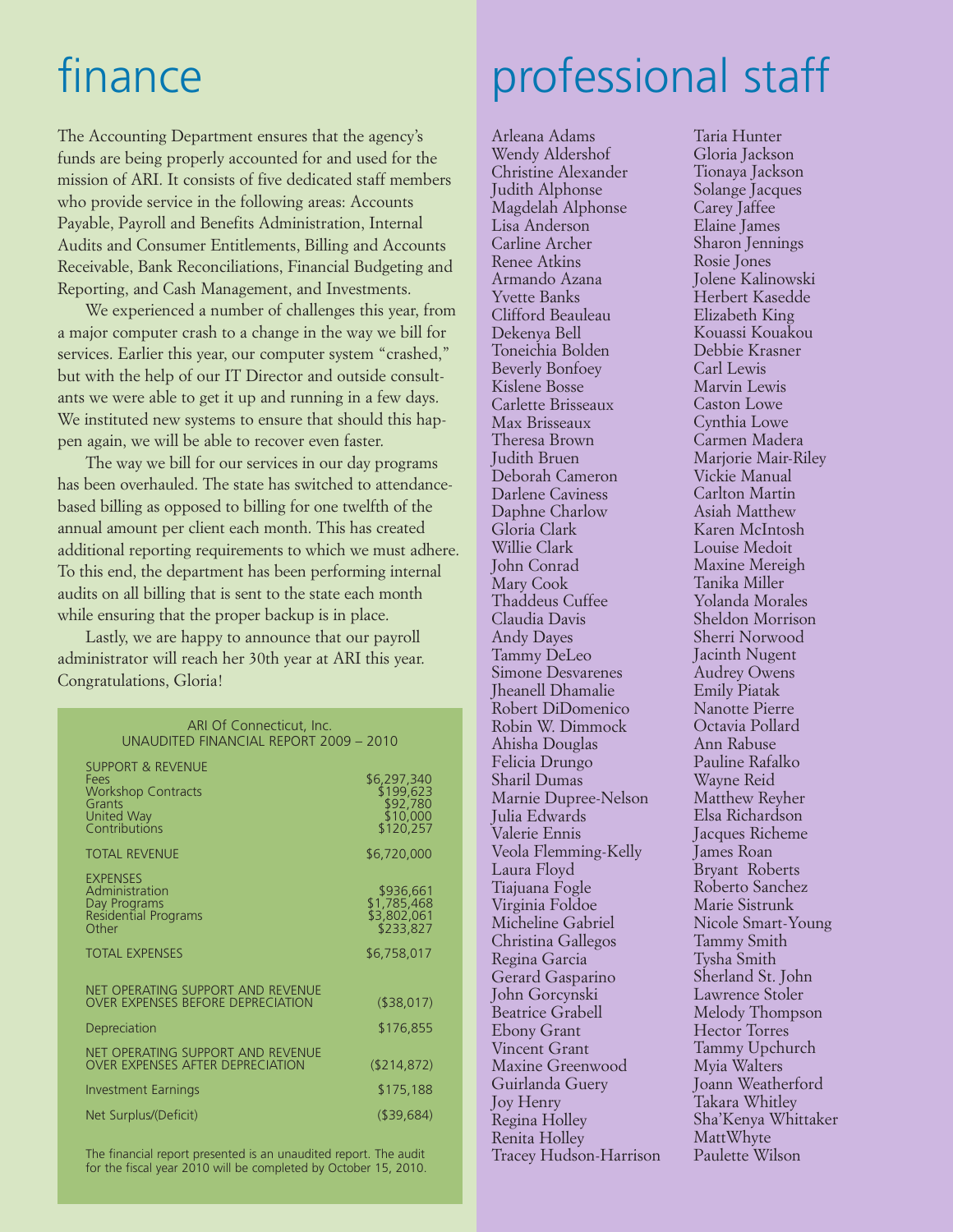### donations july 1, 2009 through june 30, 2010

*Thank you to the following individuals, businesses and organizations for their kind generosity. Please call us at (203) 324-9258,ext. 3023 to find out how you can help by making a donation to ARI or volunteering your time for those we serve. You can also find more information @www.arict.org.*

Marc & Lori Adelsberg Advanced Copier Technology, Inc. Advanced Physical Therapy Center of Stamford, LLC Mr. S O Akiwumi-Assani Mr. Lee Aldershof Mr. Sam Aldershof Ms. Elizabeth R. Alexander Mr. & Mrs. Stephen Alpert AlphaGraphics of Stamford Vincent & Lurana Andrisani John & Elaine Annick Anonymous Mrs. Kathleen W. Apruzzese Ms. Rosalyn A. Arena *In Memory of Nicholas Sr. & Jennifer Rose Arena* Mr. Charles Arestia Mr. Daniel Arestia Mr. James Arestia Mrs. Jane Arestia Aristo Data Systems, LLC. Ms. Barbara Aronica-Buck & Mr. Peter Buck *In Memory of Selma Brody* Mr. Herbert J. Ashe Ms. Francine Assenza Axel Johnson Inc. Mr. Donald M. Axleroad Michael & Linda Avgerinos Ms. Irene Ayoub & Mr. Dean Pedon Reverend Gill Babeu Edward & Sary Backer Joyce & James Backiel Mr. Henry Baietto Kamalesh & Bharati Banerjee Mr. John Caldwell Sunil & Susan Banerjee *In Honor of Rini Banerjee* Chandan & Sara Banerjee Mrs. Betsy Barker Ms. Evelyn Bauer *In Honor of Mark Combrinck-Hertz* Michael A. Beal Mrs. Mildred A. Beattie Ms. Katie Becker Mrs. Patricia Belknap Mrs. Joan Bell, Mary Kay Independent Beauty Consultant Ms. Janna H. J. Bellwin Benefit Planning Services, LLC Mr. & Mrs. John Benison *In Honor of Jim Saunders* Thomas & Diane Berger *In Memory of William Woodhall* Cara Bernard Mrs. Helen Biordi Mr. Sid Binder

Ms. Shauna Blaze Mr. Robert A. Blain *In Memory of William Woodhall* Mr. Harry N. Bloch, II Ms. Mindy Blonder *In Memory of David Jaffe* Bob's Discount Furniture Charitable Foundation, Inc. Ms. Beverly Bonfoey Mr. Gerald R. Bosak Ms. Holly Bosley Boston Red Sox Ms. Cynthia Bowser Bradford Renaissance Portraits Corp. Ms. Elizabeth Brand *In Honor of Mark Combrinck-Hertz* Ms. Kay Branz & Mr. Glen Hylton Breckenridge Pharmaceutical, Darrell J. Croot Inc. Mr. Hebert Bregman Mr. & Mrs. Henry Brenner Ms. Mary E. Brenner *In Memory of Christine Brenner* Mr. Michael Bridge Bridgeport Sound Tigers Mrs. Carlette Brisseaux Hillary Brooke Creates Bruce Supply Corp. Mr. Richard T. Bruce Mr. Michael Bruzik Ms. Judith Bruen *In Memory of William Woodhall In Memory of Selma Brody In Memory of Pauline & Eugene Bruen* Ms. Betty Jean Buchan Tom & Carol Bunk *In Honor of Michael Tosolini* Cacace Tusch & Santagata Ms. Judy A. Cilirgos *In Memory of William Woodhall* The Honorable Robert & Mrs. Callahan *In Memory of James Coley* Bonnie Kim Campbell John & Karen Campbell Mrs. Audrey E. Carella Mrs. Elsie Carretto Mr. Chris Carlin Chuck & Christine Carroll Ms. Cindy Carson Dr. & Mrs. Donald Case Mrs. Maria Castellucci Catholic Daughters of America Court of St.Mary's #82 *In Memory of Deceased Members* Ms. Catherine H. Catrini Mr. Christopher Catropa Ms. Emily Hui Chang Charities Aid Foundation *Richard Gee Charitable Trust* Mr. James J. Chirico

Mr. Anthony Ciaraldi Theresa & Joseph Cipolla Joseph & Janice Claps Maureen & Ed Clark Mrs. Gloria Clark Mrs. Anne Cochran *In Honor of Sonny Yazami* Gladys & Morton Cohen Mrs. Kathryne Colatrella *In Memory of Joseph DeFrancesco* Collective Design Associates, LLC Lee Combrinck-Graham, MD Jane Combrinck-Graham Mrs. Phyllis Comrie Mr. George Conboy Mrs. Theresa M. Condon Ms. Linda L. Condon Eileen Conway Continental Coiffures III Ms. Camilla Cook Robin & Richard Cordero *In Memory of William Woodhall* Joseph & Karen Cubbellotti Curtain Call Inc. 3D Paper Graphics *In Memory of William Woodhall* Mrs. Claire Daly *In Memory of Richard F. Daly, Sr.* Lewis & Betty Dana Darien Plumbing & Heating Inc. Ms. Carole T. Dawson Mr. James Dean Mrs. Karen DeBartolo Michael & Marie DeBartolomeo *In Memory of William Woodhall* Ms. Marjorie DeBlasi *In Honor of Kathy Carretto* Mr. & Mrs. Wilfred De Cossard Mrs. Tammy DeLeo Mrs. Marie DeRubis *In Memory of Lewis DeRubis* Mr. Ronald DePompeis Mr. Nicholas DiCarlo Dick's Sporting Goods Dr. Robert J. DiDomenico Ms. Diane Dischino Ms. Wendy M. Dittrich *In Memory of E. Marie Anderson* Mrs. Florence DiVasto Ms. Karen J. Dolan *In Memory of Ralph Dolan* Ms. Ahisha Douglas Patricia & Richard Douville John & Helga Downing Susan & Paul Duarte *In Memory of Alfred Duarte* Mr. & Mrs. Nick DuBiago Ms. Margret M. Duguay Ms. Marnie Dupree-Nelson Duracell Ms. Marliese Elshazly *In Honor of Fajaz Ali* ESPN Productions, Inc. Ms. Marti Etter Mr. & Mrs. Kenneth Fahan Mrs. Mary Fahey

Mrs. Mary Churley

Fairfield County Community Dr. Kenneth Grossman Foundation *Louis & Ruth Sternbach Fund* First County Bank Foundation Mr. John J. Feighery, Jr. Maurice & Carol Feinberg Family Foundation Ms. Lynne Fife Mrs. Joyce Filip Mr. & Mrs. Harold Fisher Mrs. Lucille M. Flynn Mrs. Sandy Forlano Christopher & Tanya Foxall Bruce & Michelle Fraser Mr. & Mrs. Giovanni Frattaroli Mr. Alan Frese *In Memory of Polly & Walter Frese* Ms. Michelle Friedman Mr. & Mrs. Carl Friedman Mrs. Estelle Fruchtman Mrs. Josephine H. Gaipa Sgt. Andrew Gallagher Mrs. Noreen Gallagher Ms. Marie T. Gallagher Bonnie & Tad Gallo Mr. Paul Gallo Mr. Philip J. Gambino Ganim's Garden Center & Florist, LLC Ms. Josephine Ganino *In Memory of Frank Macari, Sr.* Garden Catering – High Ridge Road, LLC Mr. & Mrs. Robert Gasparino Ms. Sharon Jennings Mr. Gerard Gasparino Mr. Robert R. Gasparino GE Foundation GE Treasury Mr. Joseph Gelb General Reinsurance Corporation Mr. Stephen Gerard Ms. Joan Gewirtz Paul & Janice Ginotti Mr. Eric Glasband Lou & Rosemarie Glinka Global Impact Nancy & David Gluck *In Honor of Mark Combrinck-Hertz* Mr. Leonard C. Gold Mr, Leo Gold Mr. Phil Goldberg Louise Goldenberg Mr. James Goldsmith Edward & Wendy Gomez Mr. John Gorcynski *In Memory of Michael Franze In Memory of Mary Sanders* Mr. Michael Kellick *In Memory of Adeline Garcia* Mrs. Beatrice Grabell Joseph and Patty Grabiec Mrs. Clara Grande Mr. Victor Grann Mrs. Harriett Gray Great West Life & Annuity Insurance Co. Ms. Linda Greenfield & Mr. Ira Deinst *In Memory of Selma Brody* Greenwich Taxi Jane & Mark Grein Mr. & Mrs. Ken Griffin Dr. & Mrs. Steven Grossman

*In Honor of Gary Grove* Mrs. Marie Guiffra Rabbi Joshua Hammerman Mr. Arthur Hanlon Ms. Julie A. Harazduk Mr. George W. Harnik Dan & Rachel Haron Harper International Walter & Ramona Hatch *In Memory of William Woodhall* Philip & Beverly Hattis *In Memory of Selma Body* Mr. Joseph G. Henn *In Honor of Tommy Gallagher* Mary & Rob Henrikson Robert & Elizabeth Hertz Mr. Robert P. Herzog Mr. Scott Hill Hope Street Pharmacy Mrs. Doris Horan *In Memory of Frank Macari, Sr.* Hub International Northeast Mr. Michael Humeniuk Ms. Taria L. Hunter Hyatt Regency Greenwich Jackson Lewis LLP J&A Mechanical Services, LLC. Alan & Sari Jaffe *In Memory of David Jaffe* Juanita James & Dudley Williams Mrs. Ronald Japha Brian & Melissa Jenkins Ms. Rita E. Jerabek *In Memory of Frank & Paul Jerabek* Ms. Sue Johnson Johnson & Johnson Matching Gift Program Mrs. Emily Russo Johnson Ms. Fiona Jones James & Marguerite Jordan Ms. Anne Marie Joyce The Joyce Family Monica Joyce Dave & Nancy Judd Ms. Jacqueline Judge KAF Manufacturing Co., Inc. Ms. Jolene Kalinowski Mrs. Beatrice Kaminsky Mrs. Marjorie Kappas Karp's Hardware Mr. Lewis L. Kasowitz Mr. & Mrs. Robert J. Katzeff Ms. Sylvia Kaye Beth Keenan & Peter Hopkins Mr. Sanford M. Kellogg Ms. Gina Kelly Mr. Patrick Kennedy Muhammed Ali Khan Mrs. Elizabeth King *In Memory of Michael Franze* Kiwanis Club of Stamford CT Mr. Steve Kinsola Knights of Columbus, Saint Augustine Council, No. 41 Knights of Columbus, Father Myron V. Miller Council, No. 5833 Mr. Richard Knoll Mr. Herbert Kohn *In Memory of Kay Kohn*